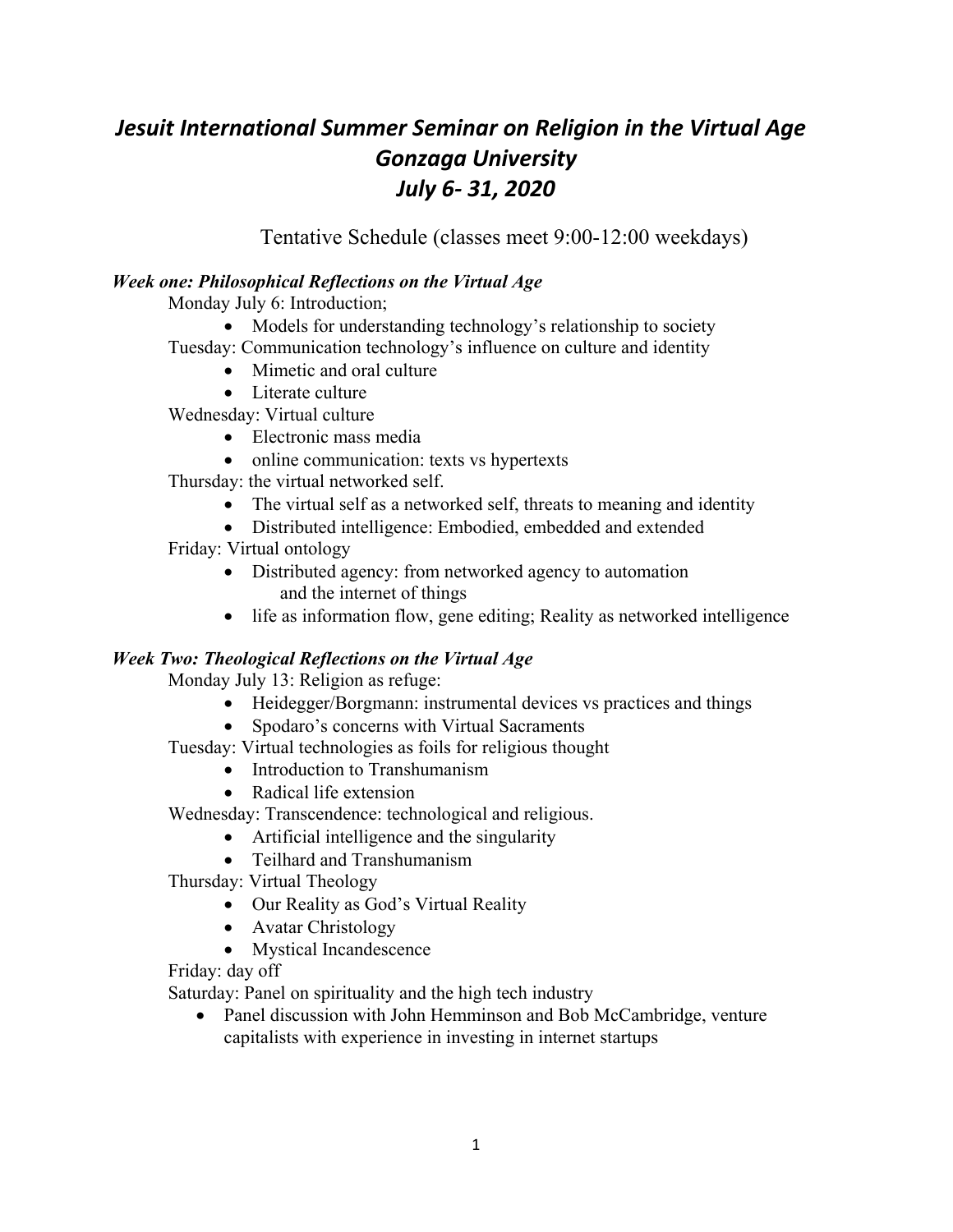*Week Three:* Workshop on Vitual Evangelization

Monday Jully 20: introduction to the second axial age

• Inter-religious dialogue as a model for evangelizing a secular and pluralistic digital culture.

• Laudato Si's critique of technology and adding ecology to faith and justice. Tuesday: evangelizing digital natives

- Lessons from megachurches' use of digital media
- Virtual ecclesiology, online churches and prayer apps.

Wednesday: High school and college demographics

- Christian Astran: Campus minister, Loyola High, LA
- Luke: director of University Ministry, Gonzaga University Thursday: young adults digital ministry
	- Young adult ministry in Boise and Spokane
	- Martinez: Youtube evangelization.

Friday

• Digital evangelization in India, Africa and Latin America

*Week four:* Student presentations

# *Seminar Tracks:*

The seminar will have two tracks to choose from:

- You could sign up for a graduate-level course in the Philosophy of Religion or the Philosophy of Technology. The seminar would end with a research paper/class presentation. There will be an opportunity to present your paper at a conference on virtual religion the following winter at Gonzaga.
- If you do not need or cannot use the credit, you could also simply attend and participate in the seminar without credit. In this case you would still be expected to have a research project to present to the class and would have the opportunity to present at the conference the following year.
- In either case afternoons and weekends would be free to pursue research and enjoy the natural beauty and recreational opportunities afforded by our location in the Pacific Northwest interior.

## *Costs:*

Gonzaga charges \$2,500 per 3 credit graduate course. Per diem in the Jesuit community is \$40 per day, or \$1,000 for the four weeks. Thus total cost would for taking the seminar for credit would be \$3,500. If one elects to take the seminar without credit, the seminar cost drops to \$1,000. For international students, we have scholarship money available to cover per diem. For those traveling from abroad we may also be able to help cover travel costs as well.